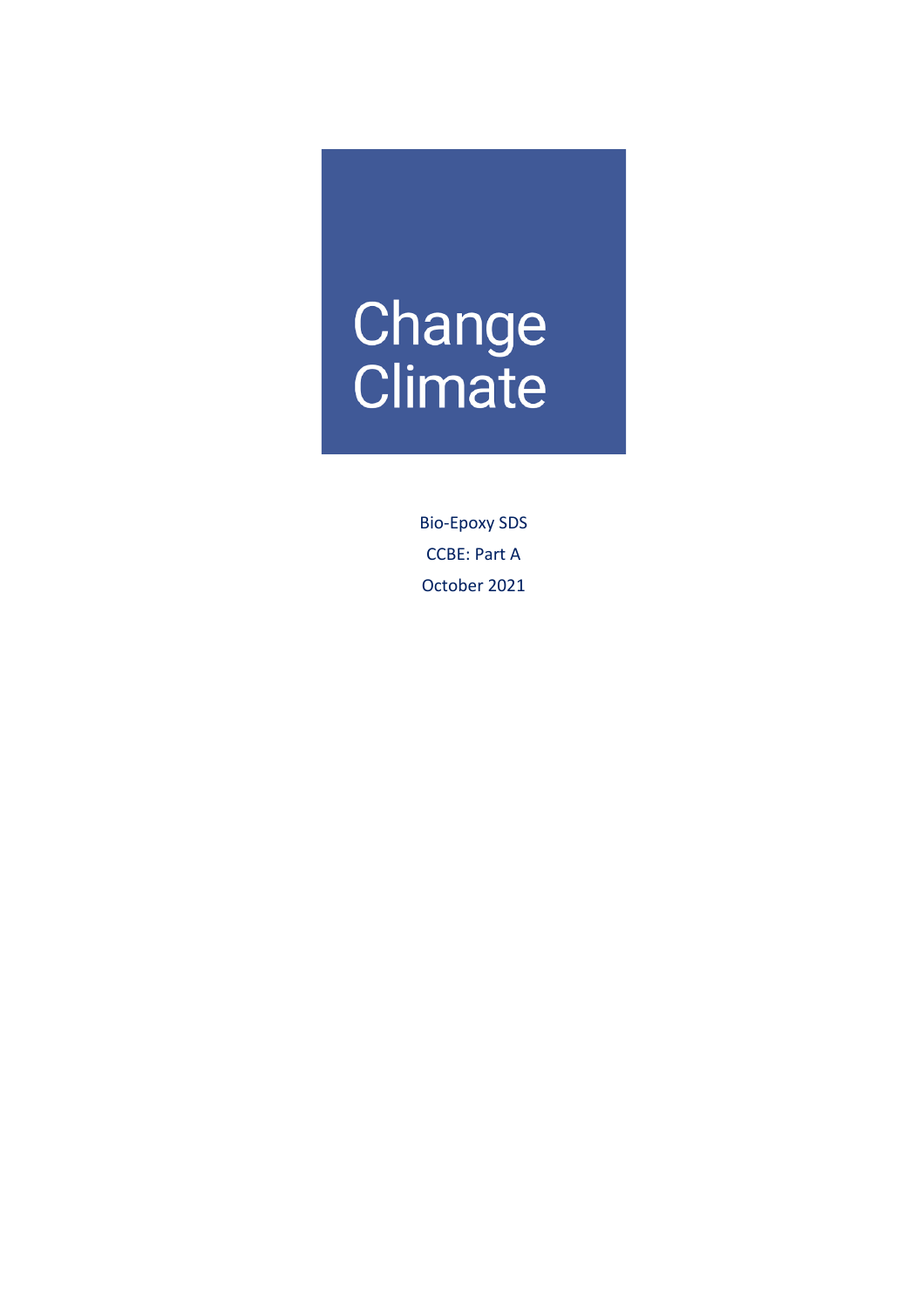#### SAFETY DATA SHEET (SDS)

#### Print Date October 2021

| Product name               | <b>Bio-Epoxy CCBE: Part A</b>                                    |
|----------------------------|------------------------------------------------------------------|
| Synonyms                   | Bio epoxy resin                                                  |
| <b>Product Code</b>        | Part A                                                           |
| Company                    | <b>CHANGE CLIMATE Pty Ltd</b>                                    |
|                            | 6 Hamden Road                                                    |
|                            | <b>Mount Barker</b>                                              |
|                            | South Australia 5251                                             |
|                            | Australia                                                        |
| <b>ABN</b>                 | 65 147 909 751                                                   |
| Competent person           | Dr Stephen Clarke                                                |
| responsible for this SDS   | stephen@cooe.com.au                                              |
| Emergency telephone number | +61 417 778 020                                                  |
| Study                      | Original information for this SDS was provided by the University |
|                            | of South Australia.                                              |

# **SECTION 1 IDENTIFICATION OF THE SUBSTANCE / MIXTURE AND OF THE COMPANY / UNDERTAKING**

#### **SECTION 2 HAZARDS IDENTIFICATION**

- **2.1** *Classification of the substance or mixture* EC regulation criteria
- Warning, Eye Irritant, Category 2A, Causes serious eye irritation<br>
Warning, Skin Irritant, Category 2, Causes skin irritation<br>
Warning, Skin Sensitivity, Category 1, May cause an allergic skin<br>
Warning, STOT Single Exposur
	- Warning, Skin Irritant, Category 2, Causes skin irritation
	- Warning, Skin Sensitivity, Category 1, May cause an allergic skin reaction
	- Warning, STOT Single Exposure, Category 3, May cause respiratory irritation
	- Warning, Acute Toxicity, Categaory 4, Harmful if swallowed
		- Danger, Eye Damage, Category 1, Causes serious eye damage

Adverse physicochemical, human health and environmental effects: No other hazards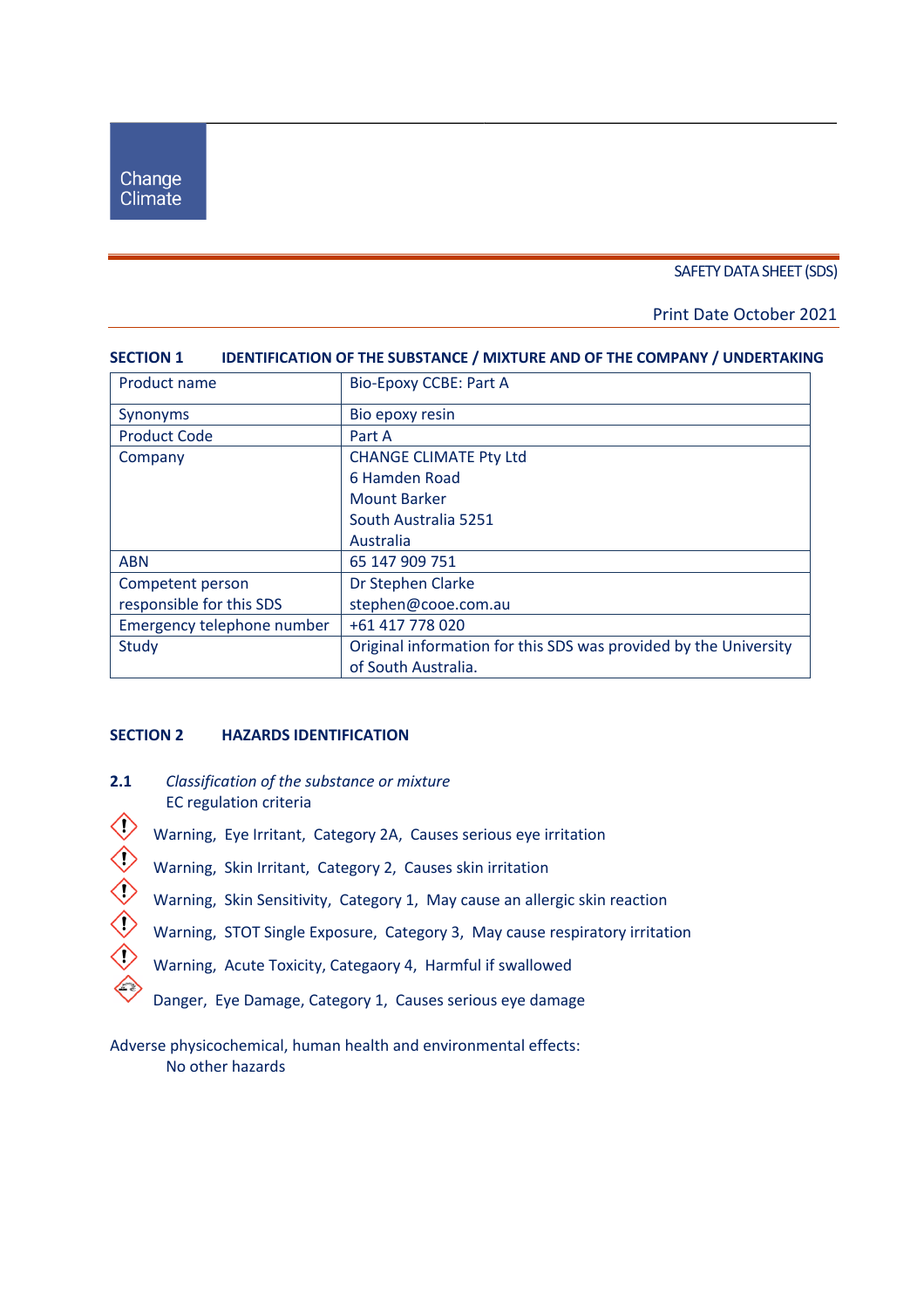# **2.2** *Label Elements* Hazard pictograms



**Signal Word** Warning & Danger

#### *Hazard Statements*

- H319 Causes serious eye irritation
- H315 Causes skin irritation
- H317 May cause an allergic skin reaction
- H335 May cause respiratory irritation
- H302 Harmful if swallowed
- H318 Causes serious eye damage

#### *Precautionary Statements*

| Wash hands thoroughly after handling.                                                             |
|---------------------------------------------------------------------------------------------------|
| Do not eat, drink or smoke when using this product                                                |
| Wear protective gloves, protective clothing and eye protection                                    |
| IF SWALLOWED: Call a physician or a Poisons Information Centre if you feel unwell                 |
| IF IN EYES: Rinse cautiously with water for several minutes. Remove contact                       |
| lenses, if present and easy to do. Continue rinsing.                                              |
| Immediately call a physician or a Poisons Information Centre                                      |
| Rinse mouth.                                                                                      |
| Dispose of contents and container in accordance with local, regional and<br>national regulations. |
|                                                                                                   |

Special provisions:

#### None

#### Contains:

CC-macromonomer

1,2,3-tris(2,3-epoxypropoxy)propane

Special provisions according to Annex XVII of REACH and subsequent amendments:

None

#### **2.3** *Other hazards*

vPvB Substances: None - PBT Substances: None Other Hazards: No other hazards

#### **SECTION 3 COMPOSITION INFORMATION ON INGREDIENTS**

- **3.1** *Substances*
	- N.A.

# **3.2** *Mixtures*

Hazardous components within the meaning of the CLP regulation and related classification: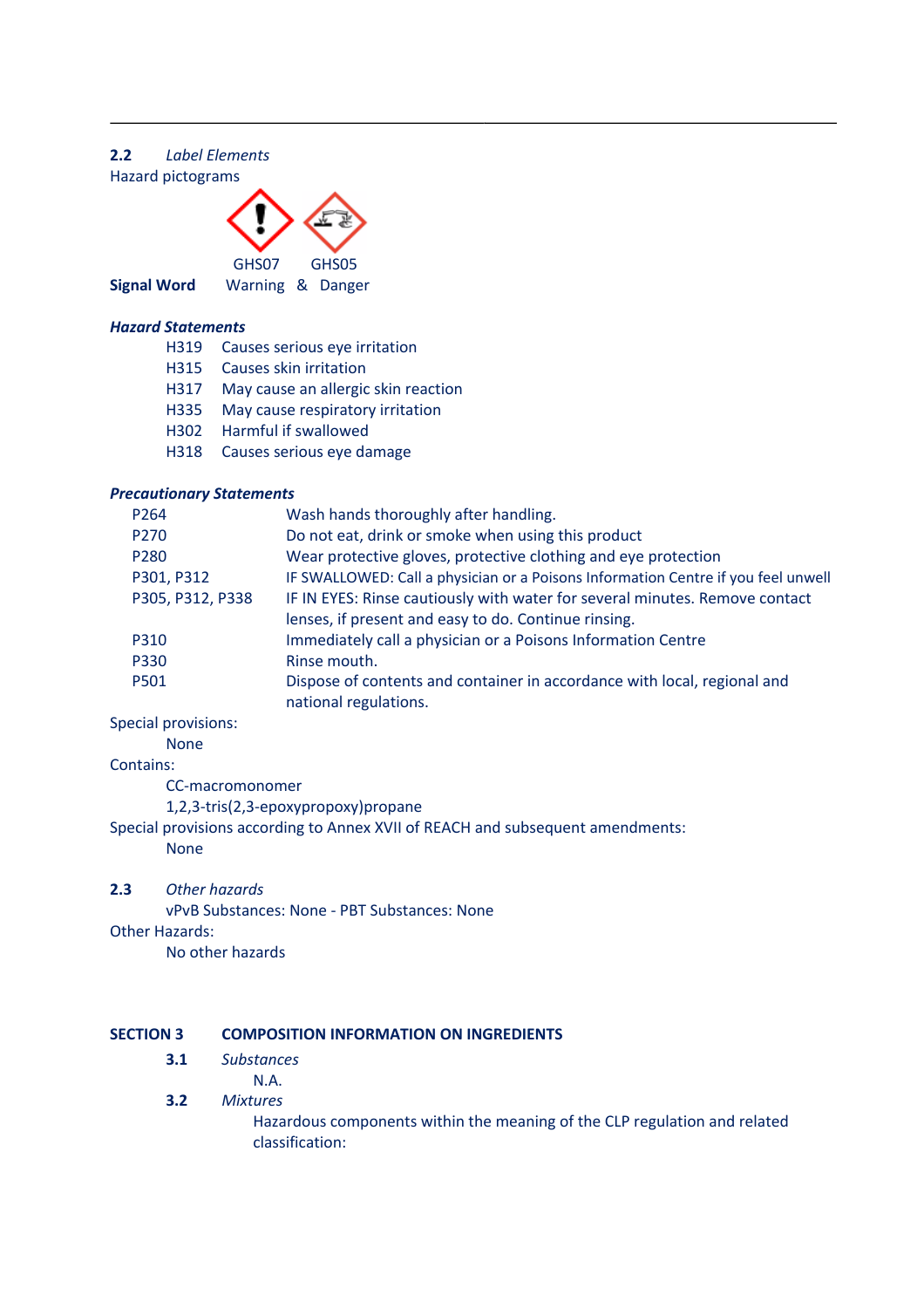| <b>Chemical Entity</b>                           | CAS NO.              | <b>EC Number</b>       | <b>Proportion</b> | <b>Classification</b>                                                                                                                  |
|--------------------------------------------------|----------------------|------------------------|-------------------|----------------------------------------------------------------------------------------------------------------------------------------|
| CC-macromonomer                                  | 2624116-<br>$23 - 8$ | <b>Not</b><br>assigned | 5-55%             | H319 Eye Irritant 2<br>H315 Skin Irritant 2<br>H317 Skin Sensitivity 1<br>H335 STOT SE 3<br>H302 Acute Toxicity 4<br>H318 Eye Damage 1 |
| $1, 2, 3$ -tris $(2, 3-$<br>epoxypropoxy)propane | 13236-02-7           | 236-211-1              | 45-100%           | H319 Eye Irritant 2<br>H315 Skin Irritant 2<br>H317 Skin Sensitivity 1<br>H335 STOT SE 3<br>H302 Acute Toxicity 4<br>H318 Eye Damage 1 |

# **SECTION 4 FIRST AID MEASURES**

- *4.1 Eye contact*
	- In case of contact with substance, immediately flush eyes with running water at least 20 minutes.
- *4.2 Skin contact*
	- In case of contact with substance, immediately flush skin with running water at least 20 minutes.
	- Remove and isolate contaminated clothing and shoes.
	- Wash contaminated clothing and shoes before reuse.
	- Get immediate medical advice/attention.
- *4.3 Inhalation*
	- Do not use mouth-to-mouth method if victim ingested or inhaled the substance; give artificial respiration with the aid of a pocket mask equipped with a one-way valve or other proper respiratory medical device.
	- Specific medical treatment is urgent.
	- Move victim to fresh air.
	- Administer oxygen if breathing is difficult.
- *4.4 Ingestion*
	- Do not let him/her eat anything, if unconscious.
	- Get immediate medical advice/attention.
- *4.5 Indication of immediate medical attention and notes for physician*
	- Ensure that medical personnel are aware of the material(s) involved and take precautions to protect themselves.
- *4.6 Most important symptoms and effects, both acute and delayed*
	- Harmful if swallowed.
	- Causes serious eye damage.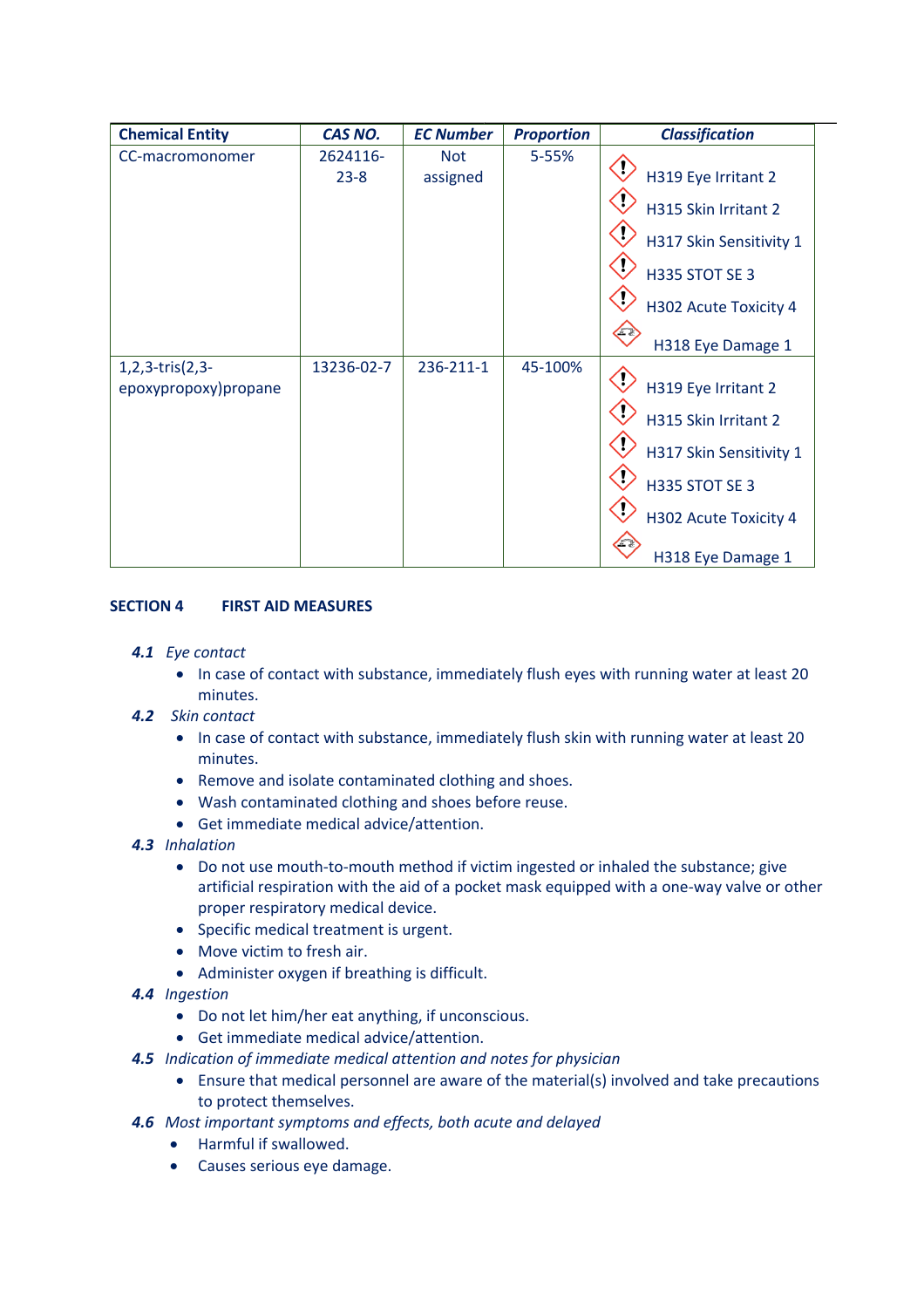# **SECTION 5 FIRE-FIGHTING MEASURES**

#### *5.1 Suitable (and unsuitable) extinguishing media*

- Suitable extinguishing media: Dry sand, dry chemical, alcohol-resistant foam, water spray, regular foam, CO2
- Unsuitable extinguishing media: High pressure water streams
- *5.2 Specific hazards arising from the chemical*
	- May be ignited by heat, sparks or flames.
	- Containers may explode when heated.
	- Some of these materials may burn, but none ignite readily.

# *5.3 Fire will produce irritating and/or toxic gases.*

- Special protective equipment and precautions for fire-fighters
- Dike fire-control water for later disposal; do not scatter the material
- Move containers from fire area if you can do it without risk.
- Fire involving Tanks; Cool containers with flooding quantities of water until well after fire is out.
- Fire involving Tanks; Withdraw immediately in case of rising sound from venting safety devices or discoloration of tank.
- Fire involving Tanks; Always stay away from tanks engulfed in fire.

# **SECTION 6 ACCIDENTAL RELEASE MEASURES**

- *6.1 Personal precautions, protective equipment and emergency procedures*
	- Eliminate all ignition sources.
	- Stop leak if you can do it without risk.
	- Please note that materials and conditions to avoid.
	- Ventilate the area.
	- Do not touch or walk through spilled material.
- *6.2 Prevent dust cloud.*
	- Environmental precautions and protective procedures
	- Prevent entry into waterways, sewers, basements or confined areas.
- *6.3 The methods of purification and removal*
	- Small Spill; Flush area with flooding quantities of water. And take up with sand or other non-combustible absorbent material and place into containers for later disposal.
	- Large Spill; Dike far ahead of liquid spill for later disposal.
	- With clean shovel place material into clean, dry container and cover loosely; move containers from spill area.

#### **SECTION 7 HANDLING AND STORAGE**

- *7.1 Precautions for safe handling*
	- Please note that materials and conditions to avoid.
	- Wash thoroughly after handling.
	- Please work with reference to engineering controls and personal protective equipment.
	- Be careful to high temperature.
- *7.2 Conditions for safe storage*
	- Store in a closed container.
	- Store in cool and dry place.
	- *7.3 Specific end use(s)*
		- None in particular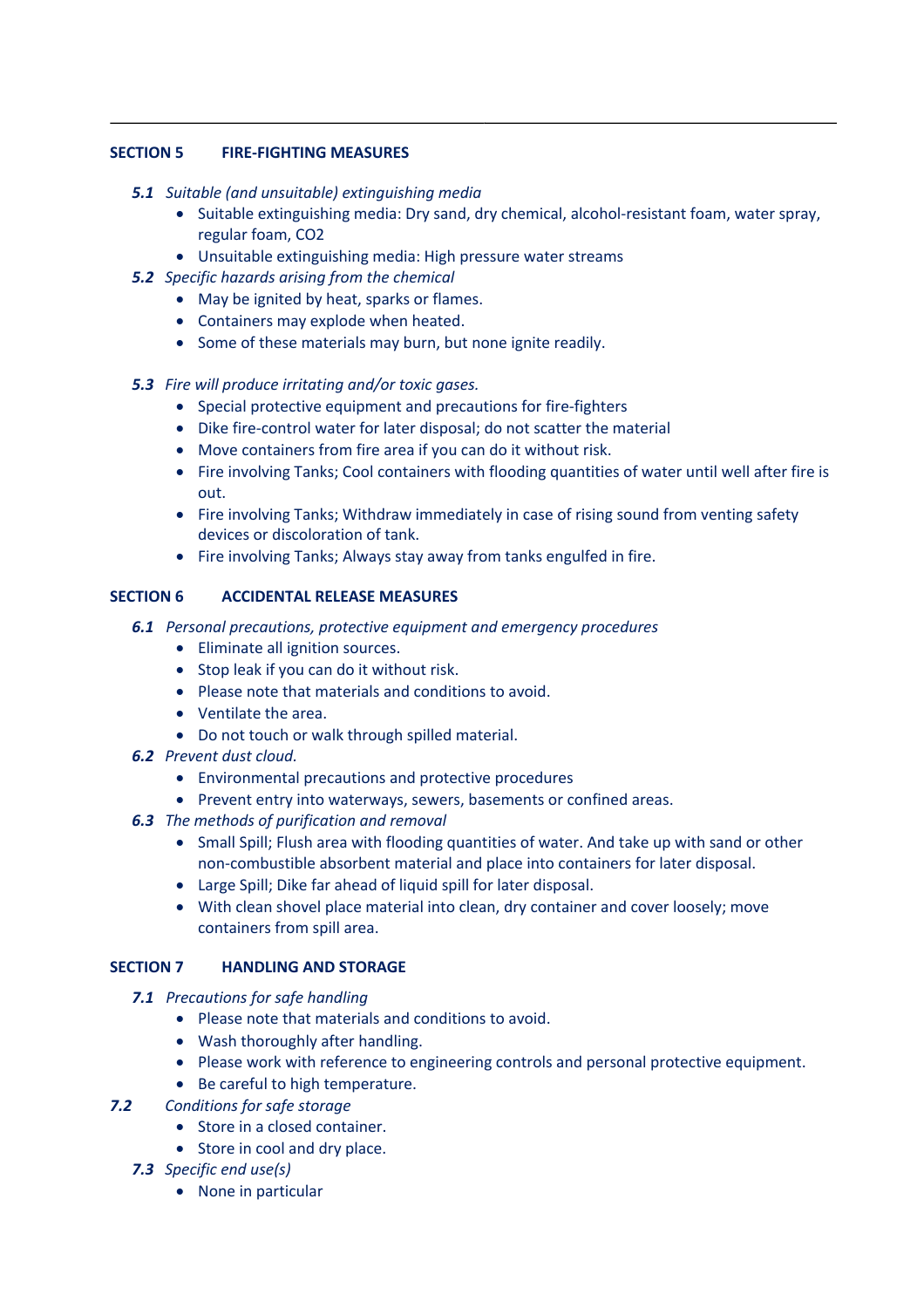# **SECTION 8 EXPOSURE CONTROLS/PERSONAL PROTECTION**

#### **Personal protective equipment**

- *8.1 Occupational Exposure limits*
	- ACGIH regulation : Not available
	- OSHA regulation : Not available
	- NIOSH regulation : Not available
	- EU regulation : Not available
- *8.2 Appropriate engineering controls*
	- Provide local exhaust ventilation system or other engineering controls to keep the airborne concentrations of vapors below their respective threshold limit value.
- *8.3 Personal protective equipment*
	- A. Respiratory protection :
		- Wear NIOSH or European Standard EN 149 approved full or half face piece (with goggles) respiratory protective equipment when necessary.
		- In case exposed to liquid material, the respiratory protective equipments as follow are recommended. escape full facepiece gas mask (of use for acid gas, in case of acid gas for organic compounds) or escape half facepiece gas mask (of use for acid gas, in case of acid gas for organic compounds) or direct full facepiece gas mask (of use for acid gas, in case of acid gas for organic compounds) half facepiece gas mask (of use for acid gas, in case of acid gas for organic compounds) or powered air-purifying gas mask.
		- In lack of oxygen(< 19.5%), wear the supplied-air respirator or self-contained oxygen breathing apparatus.
	- B. Eye protection :
		- Wear facepiece with goggles to protect.
		- An eye wash unit and safety shower station should be available nearby work place.
		- Wear the protecive glasses or breathable safety goggles to protect from vaporous state organic material causing eye irritation or other disorder.
		- An eye wash unit and safety shower station should be available nearby work place.
	- C. Hand protection :
		- Wear chemical resistant gloves.
		- Wear appropriate protective gloves by considering physical and chemical properties of chemicals.
	- D. Body protection :
		- Wear appropriate protective chemical resistant clothing.
		- Wear appropriate protective clothing by considering physical and chemical properties of chemicals.

#### **SECTION 9 PHYSICAL AND CHEMICAL PROPERTIES**

#### **Appearance**

| Form                          | Viscous liquid – CCBE (Part A): $700 - 41,000c$ P @ 20 <sup>o</sup> C |
|-------------------------------|-----------------------------------------------------------------------|
| BioBased content (ASTM D6866) | CCBE (Part A): 92 -99 %                                               |
| Epoxy Equivalent Weight (EEW) | CCBE (Part A): $145 g / eq - 195 g / eq$                              |
| Colour                        | <b>Colourless</b>                                                     |
|                               |                                                                       |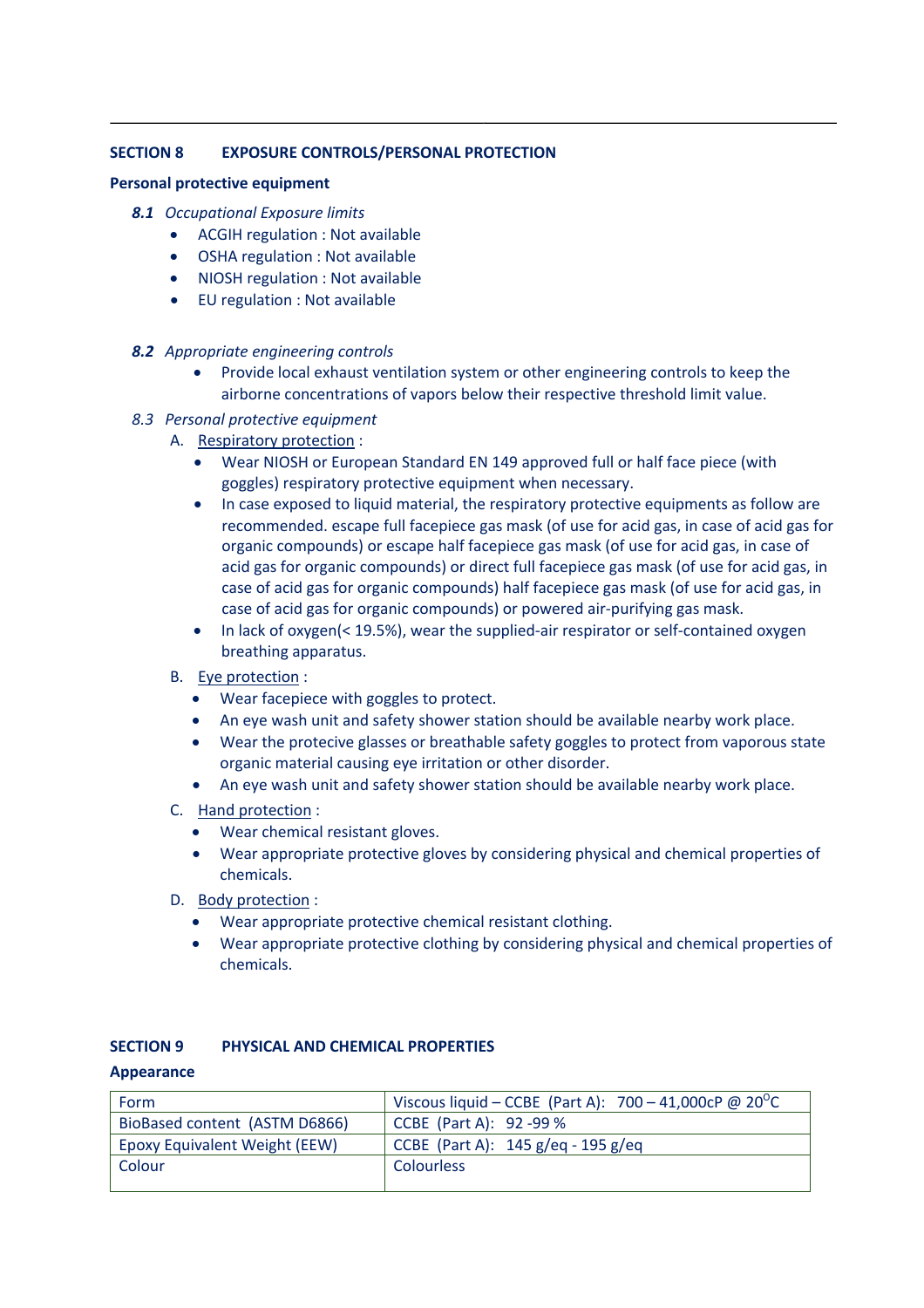#### **Safety data**

| pH                                                    | $6 - 8$                                                  |
|-------------------------------------------------------|----------------------------------------------------------|
| $pK_a$                                                | $13.0 - 13.5$                                            |
| <b>Melting point</b>                                  | Approx -50°C at atmospheric pressure                     |
| <b>Boiling point</b>                                  | Approx 280°C at atmospheric pressure                     |
| Flash point                                           | 158.7 °C (209°C – Cleveland Open Cup)                    |
| <b>Vapour Pressure</b>                                | 0.4 Pa @ 20°C 0.58 Pa @ 25°C                             |
| Vapour conc <sup>n</sup> from liquid held in a sealed | 3.9 ppm (0.00039 % by vol) @ 20°C                        |
| vessel.                                               | 5.7 ppm (0.00057% by vol) @ 25°C                         |
| Ignition temperature                                  | 387 °C @ atmospheric pressure                            |
| Lower explosion limit                                 | no data available                                        |
| <b>Upper explosion limit</b>                          | no data available                                        |
| Density                                               | CCBE (Part A): $1.220 - 1.250$ g/cm3 @ 20 <sup>o</sup> C |
| Water solubility                                      | Approx. 50 g/ L @room temperature                        |
| Log Pow                                               | $-1.94 \ @ 25^{\circ}C$                                  |
| Surface tension                                       | 47.5nN/m (1g/L @ 20°C)                                   |

# **SECTION 10 STABILITY AND REACTIVITY**

# *10.1 Chemical stability and Possibility of hazardous reactions*

- Fire may produce irritating and/or toxic gases.
	- Inhalation of material may be harmful.

#### *10.2 Conditions to avoid*

- Ignition sources (heat, sparks or flames)
- *10.3 Incompatible materials*
	- Combustibles
- *10.4 Hazardous decomposition products*
	- Irritating and/or toxic gases

# **SECTION 11 TOXICOLOGICAL INFORMATION**

| <b>Acute toxicity</b>        | Oral LD50 (rat) $-1800$ mg/kg                                  |
|------------------------------|----------------------------------------------------------------|
| Inhalation /                 | No data available                                              |
| <b>Aspiration</b>            |                                                                |
| <b>Irritation and</b>        | no data available                                              |
| corrosion                    |                                                                |
| <b>Skin / Sensitisation</b>  | P.I.I. 3/1 (Moderate skin irritation)                          |
|                              | Prolonged or repeated exposure may cause allergic reactions in |
|                              | certain sensitive individuals.                                 |
| Eye damage /                 | No data available                                              |
| irritation                   |                                                                |
| <b>Chronic exposure</b>      | No component of this product present at levels greater than or |
| $- IARC:$                    | equal to 0.1% is identified as probable, possible or confirmed |
|                              | human carcinogen by IARC.                                      |
| <b>Germ Cell</b>             | Positive (Ames test/Salmonella TA - 100)                       |
| <b>Mutagenicity</b>          |                                                                |
| <b>Carcinogenicity</b>       | <b>IARC, NTP &amp; OSHA:</b><br>No data available              |
| <b>Reproductive Toxicity</b> | No data available                                              |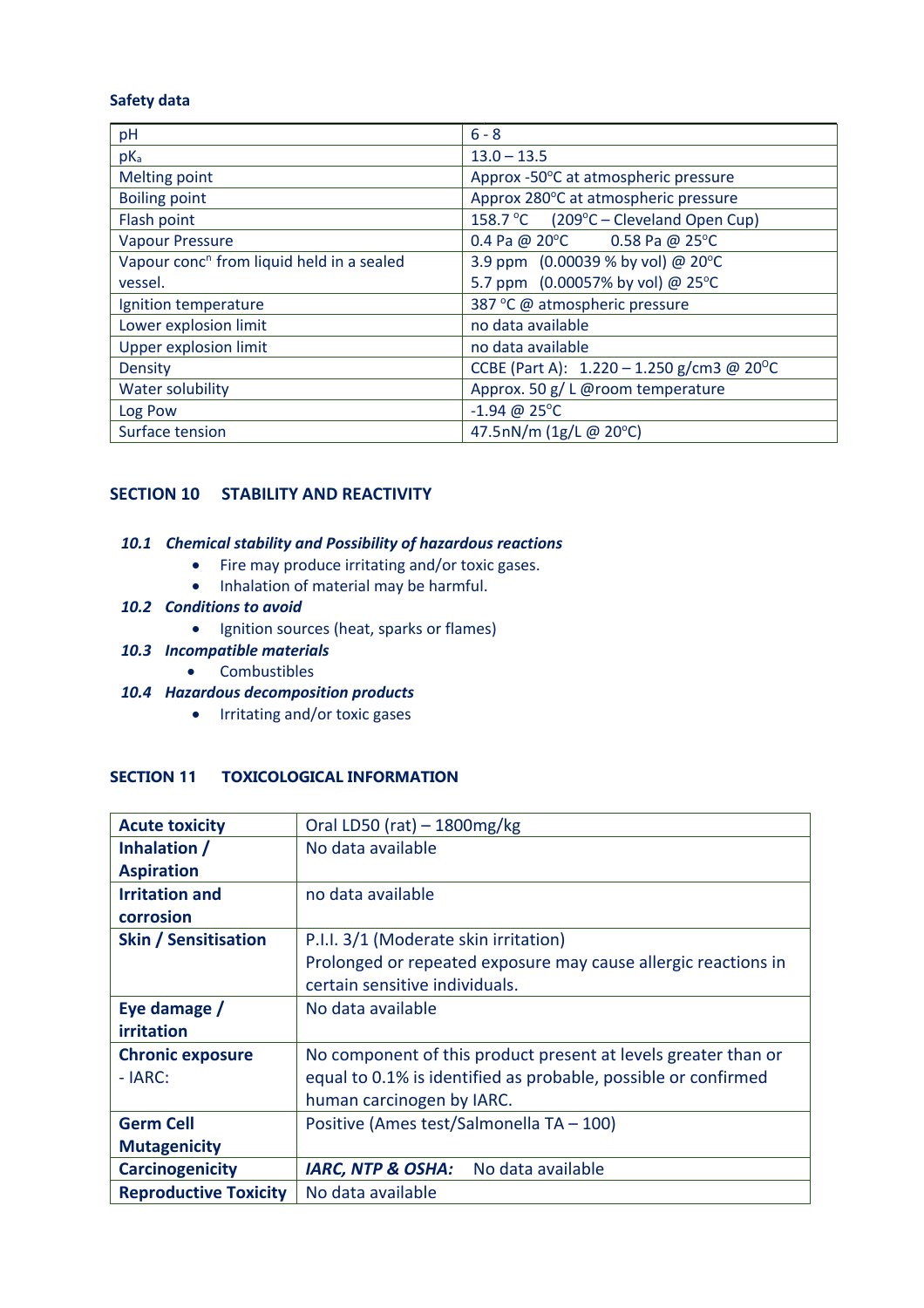| <b>Specific Target Organ</b> | No data available                                                      |
|------------------------------|------------------------------------------------------------------------|
| <b>Toxicity – Single</b>     |                                                                        |
| <b>Exposure:</b>             |                                                                        |
| <b>Specific Target Organ</b> | No data available                                                      |
| <b>Toxicity - Repeated</b>   |                                                                        |
| <b>Exposure:</b>             |                                                                        |
| <b>Signs and Symptoms</b>    | To the best of our knowledge, the chemical, physical, and              |
| of Exposure                  | toxicological properties have not been thoroughly investigated.        |
| <b>Potential Health</b>      | <b>Inhalation:</b> May be harmful if inhaled. Causes respiratory tract |
| <b>Effects</b>               | irritation.                                                            |
|                              | <b>Skin:</b> May be harmful if absorbed through skin. Causes skin      |
|                              | irritation.                                                            |
|                              | <b>Eyes:</b> Causes serious eye irritation.                            |
|                              | <b>Ingestion:</b> May be harmful if swallowed.                         |

# **SECTION 12 ECOLOGICAL INFORMATION**

| Elimination information (persistence and | no data available |
|------------------------------------------|-------------------|
| degradability)                           |                   |
| <b>Ecotoxicity effects</b>               | no data available |
| <b>Bioaccumulation potentiail</b>        | no data available |
| <b>Mobility effects</b>                  | no data available |
| Other adverse effects                    | no data available |

#### **SECTION 13 DISPOSAL CONSIDERATIONS**

- 13.1 Disposal method
	- Waste must be disposed of in accordance with federal, state and local environmental control regulations.
- 13.2 Disposal precaution
	- Consider the required attentions in accordance with waste treatment management regulation.

# **SECTION 14 TRANSPORT INFORMATION**

| Land transport (UN RTDG/ADR/RID)           | Not applicable |
|--------------------------------------------|----------------|
| Inland waterway transport (UN RTDG/ADN(R)) | Not applicable |
| Marine transport (UN RTDG/IMDG)            | Not applicable |
| Air transport (UN RTDG/ICAO/IATA)          | Not applicable |

#### **SECTION 15 REGULATORY INFORMATION**

Labelling according to EC Directives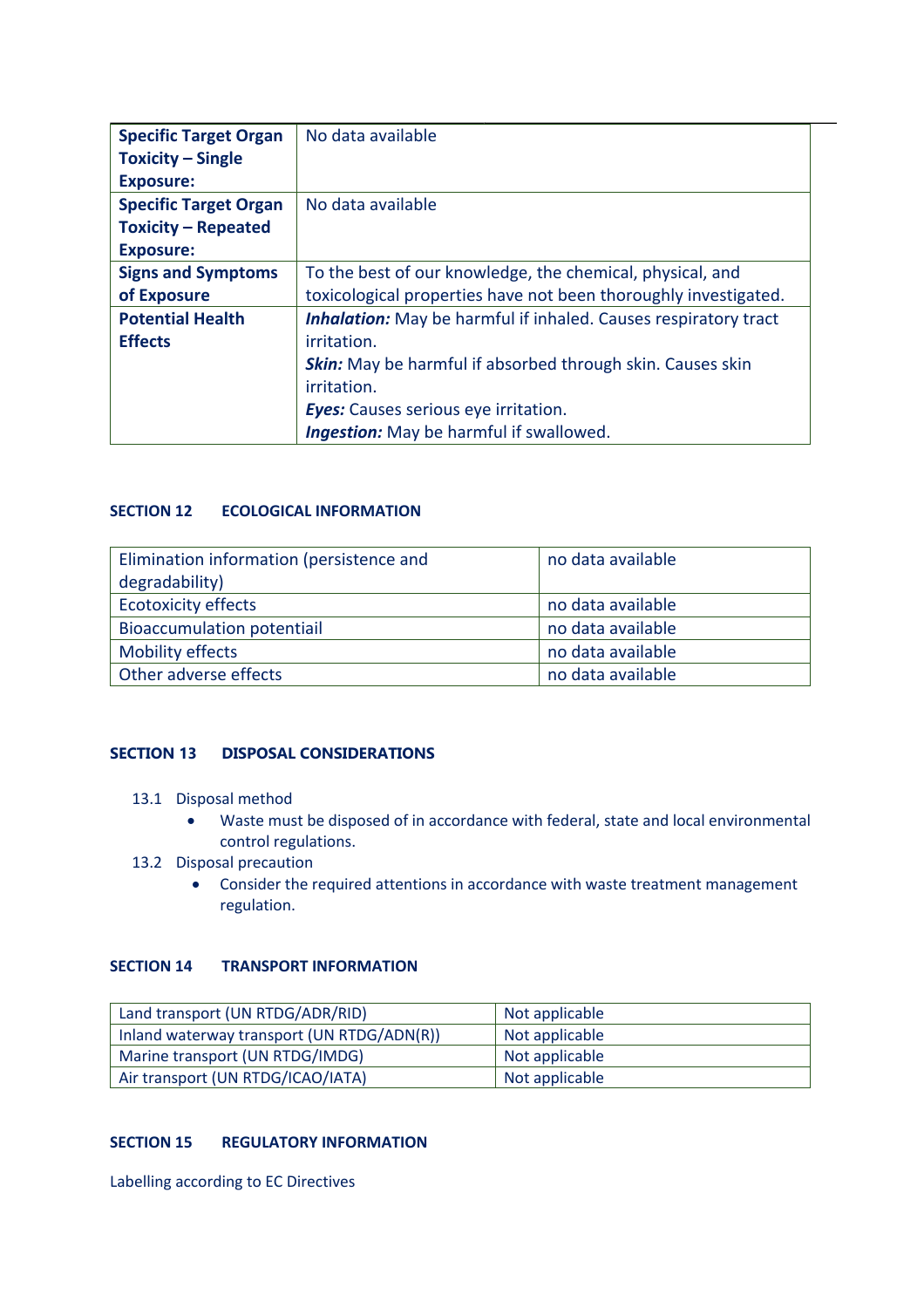#### 15.1 Safety, health and environmental regulations specific for the product in question

| European Inventory of Existing Commercial Chemical Substances (EINECS)   | Listed.     |
|--------------------------------------------------------------------------|-------------|
| <b>EC Inventory</b>                                                      | Listed.     |
| United States Toxic Substances Control Act (TSCA) Inventory              | Listed.     |
| China Catalog of Hazardous chemicals 2015                                | Not Listed. |
| New Zealand Inventory of Chemicals (NZIoC)                               | Listed.     |
| Philippines Inventory of Chemicals and Chemical Substances (PICCS)       | Not Listed. |
| <b>Vietnam National Chemical Inventory</b>                               | Not Listed. |
| Chinese Chemical Inventory of Existing Chemical Substances (China IECSC) | Listed.     |

#### 15.2 Chemical safety assessment

No Chemical Safety Assessment has been carried out for the mixture.

#### **SECTION 16 OTHER INFORMATION**

#### **Information on revision**

| <b>Creation Date</b> | Jun 24, 2015  |
|----------------------|---------------|
| <b>Revision Date</b> | Oct, 15, 2021 |

#### **Full text of phrases referred to in Section 3:**

- H319 Causes serious eye irritation
- H315 Causes skin irritation
- H317 May cause an allergic skin reaction
- H335 May cause respiratory irritation
- H302 Harmful if swallowed
- H318 Causes serious eye damage

Warning, Eye Irritant, Category 2A, Causes serious eye irritation

Warning, Skin Irritant, Category 2, Causes skin irritation

Warning, Skin Sensitivity, Category 1, May cause an allergic skin reaction

Warning, STOT Single Exposure, Category 3, May cause respiratory irritation

Warning, Acute Toxicity, Categaory 4, Harmful if swallowed

Danger, Eye Damage, Category 1, Causes serious eye damage

#### **Abbreviations and acronyms**

- CAS: Chemical Abstracts Service
- ADR: European Agreement concerning the International Carriage of Dangerous Goods by Road
- RID: Regulation concerning the International Carriage of Dangerous Goods by Rail
- IMDG: International Maritime Dangerous Goods
- IATA: International Air Transportation Association
- TWA: Time Weighted Average
- STEL: Short term exposure limit
- LC50: Lethal Concentration 50%
- LD50: Lethal Dose 50%
- EC50: Effective Concentration 50%